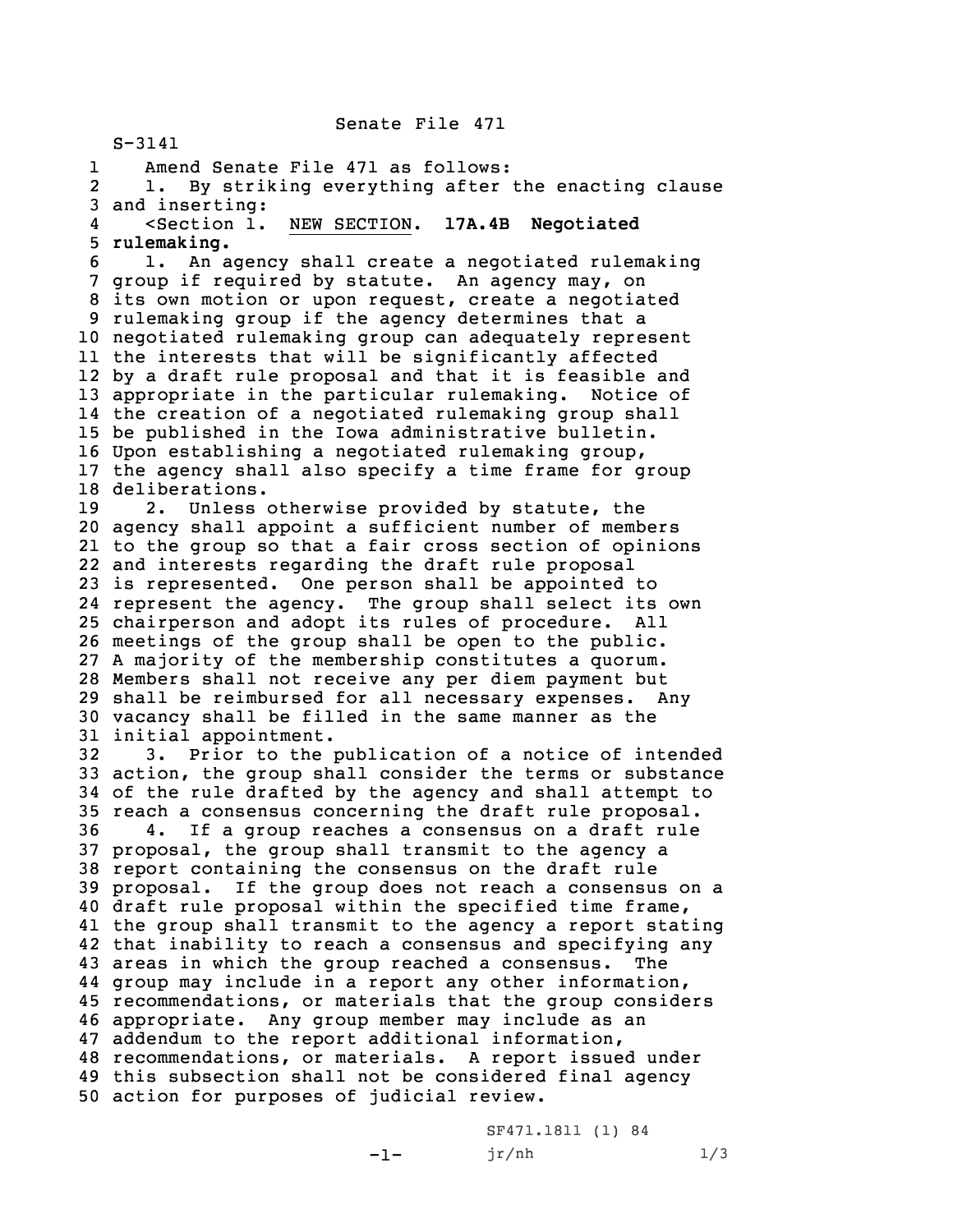1 5. Unless otherwise provided by statute, following <sup>a</sup> negotiated rulemaking group consideration of <sup>a</sup> draft rule proposal, the agency may commence rulemaking as provided in section 17A.4. The group is automatically abolished upon the agency's adoption of the rule pursuant to the provisions of section 17A.5. Sec. 2. Section 17A.7, subsection 2, Code 2011, is amended by striking the subsection and inserting in lieu thereof the following: 2. Over <sup>a</sup> five-year period of time, an agency shall conduct an ongoing and comprehensive review of all of the agency's rules. The goal of the review is the identification and elimination of all rules of the agency that are outdated, redundant, overbroad, ineffective, unnecessary, or otherwise undesirable. An agency shall commence its review by developing <sup>a</sup> plan of review in consultation with major stakeholders and constituent groups. As part of its review, an agency shall review existing policy and interpretive statements or similar documents to determine whether it would be necessary or appropriate to adopt these statements or documents as rules. *a.* An agency shall establish its five-year plan for review of its rules and publish the plan in the Iowa administrative bulletin. *b.* An agency's plan for review shall do all of the following: (1) Contain <sup>a</sup> schedule that lists when the review of each rule or rule group will occur. (2) State the method by which the agency will determine whether the rule under review meets the criteria listed in this section. (3) Provide <sup>a</sup> means for public participation in the review process and specify how interested persons may participate in the review. (4) Identify instances where the agency may require an exception to the review requirements. (5) Provide <sup>a</sup> process for ongoing review of rules after the initial five-year review period has expired. *c.* An agency shall consider all of the following criteria when reviewing its rules: 42 (1) The need for the rule. (2) The clarity of the rule. 44 (3) The intent and legal authority for the rule. (4) The qualitative and quantitative benefits and costs of the rule. (5) The fairness of the rule. *d.* When an agency completes its five-year review of its rules, the agency shall provide <sup>a</sup> summary of the results to the administrative rules coordinator and the

 $-2-$ 

SF471.1811 (1) 84 jr/nh 2/3